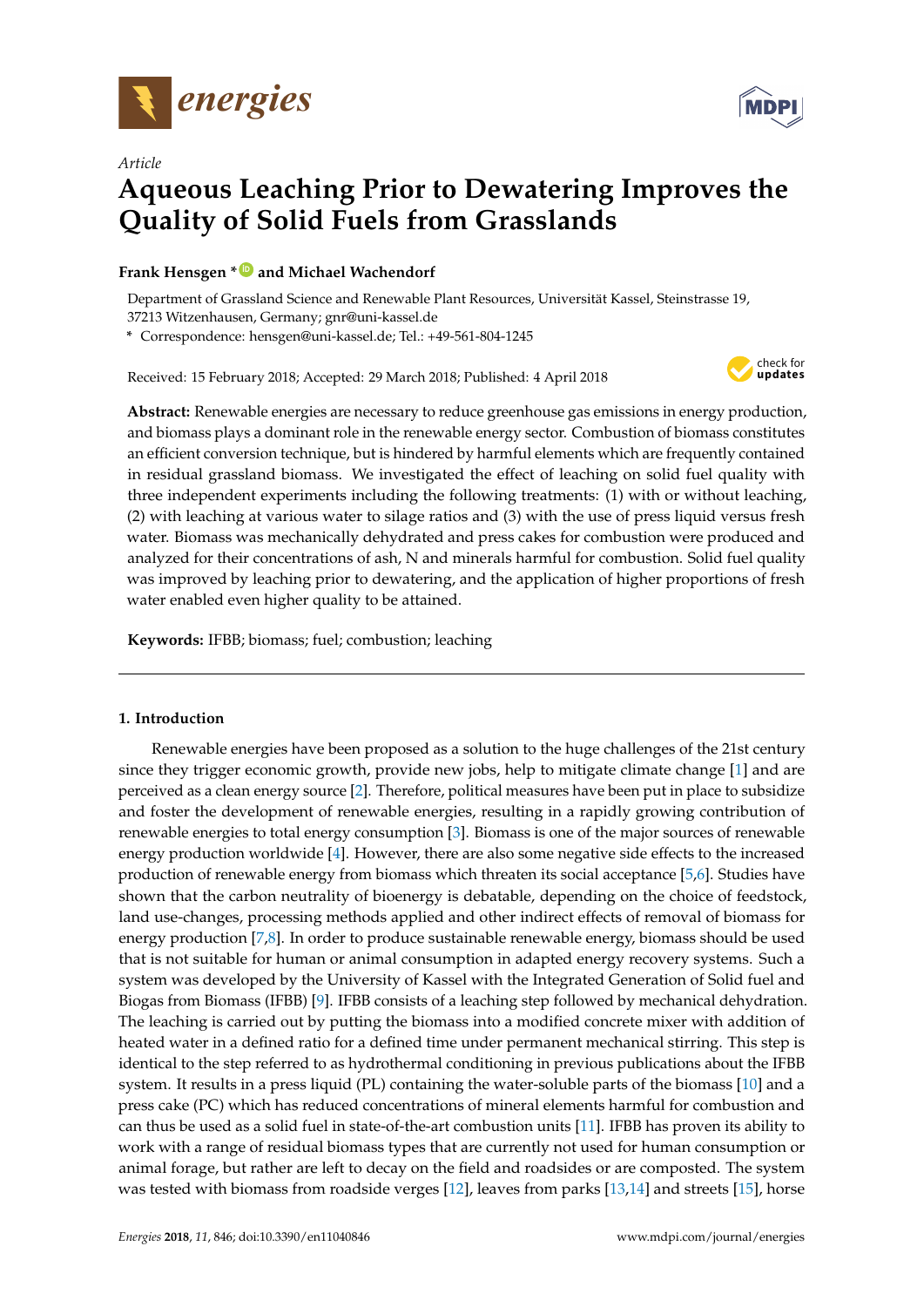manure [\[16\]](#page-11-9), cuttings from sports fields [\[17\]](#page-11-10) and late cuts of semi-natural grassland invaded by the alien plant species *Lupinus polyphyllus* [\[18\]](#page-11-11). A life cycle assessment was carried out and proved the sustainability of the IFBB system [\[19\]](#page-11-12). The first step in IFBB is a leaching step, whereby the biomass is submersed in and mixed with warm water, typically at  $40 °C$  and in a ratio of 1 part biomass to 4 parts water, and stirred for 15 min. Hardly any systematic research exists regarding this critical step of IFBB: only Richter et al. [\[20\]](#page-11-13) investigated the effects of water temperature. Little is known about the effect of other influential parameters, such as the silage to water ratio or the type of mashing liquid used. Improving the leaching step is of interest for economic reasons, considering the costs of using fresh water, and ecological reasons, e.g., considering the amount of fresh water a commercial IFBB plant would need to produce renewable energy. The present paper aims to close these knowledge gaps by summarizing results of three independent experiments which systematically investigated the leaching step to answer the following three research questions:

- 1. How does leaching affect fuel quality?
- 2. What is the effect of the silage to water ratio applied in leaching on fuel quality parameters?
- 3. What is the effect of using recycled press liquid for leaching instead of fresh water?

# **2. Results**

# *2.1. Experiment 1: Effect of the Leaching Step within the IFBB System*

<span id="page-1-0"></span>IFBB reduced total ash and mineral concentrations both with (PC+L) and without (PC-L) applying the leaching step (L) (Figure [1\)](#page-1-0), but PC+L showed a higher overall mean reduction rate (37.5%, 23.0%, 38.3%, 83.5%, 32.0% and 92.0% for ash, N, S, K, Mg and Cl, respectively) compared to PC-L (24.2%, 15.3%, 26.8%, 52.5%, 25.2% and 63.9% for ash, N, S, K, Mg and Cl, respectively).



**Figure 1.** Experiment 1: Mean concentrations of ash, N, S, K, Ca and Cl in silage and press cake (PC), with (PC+L) and without (PC-L) leaching step (L) at different sampling dates (June = 17 June 2013, July = 15 July 2013, August = 13 August 2013). Error bars show the standard errors of the means. DM: dry matter.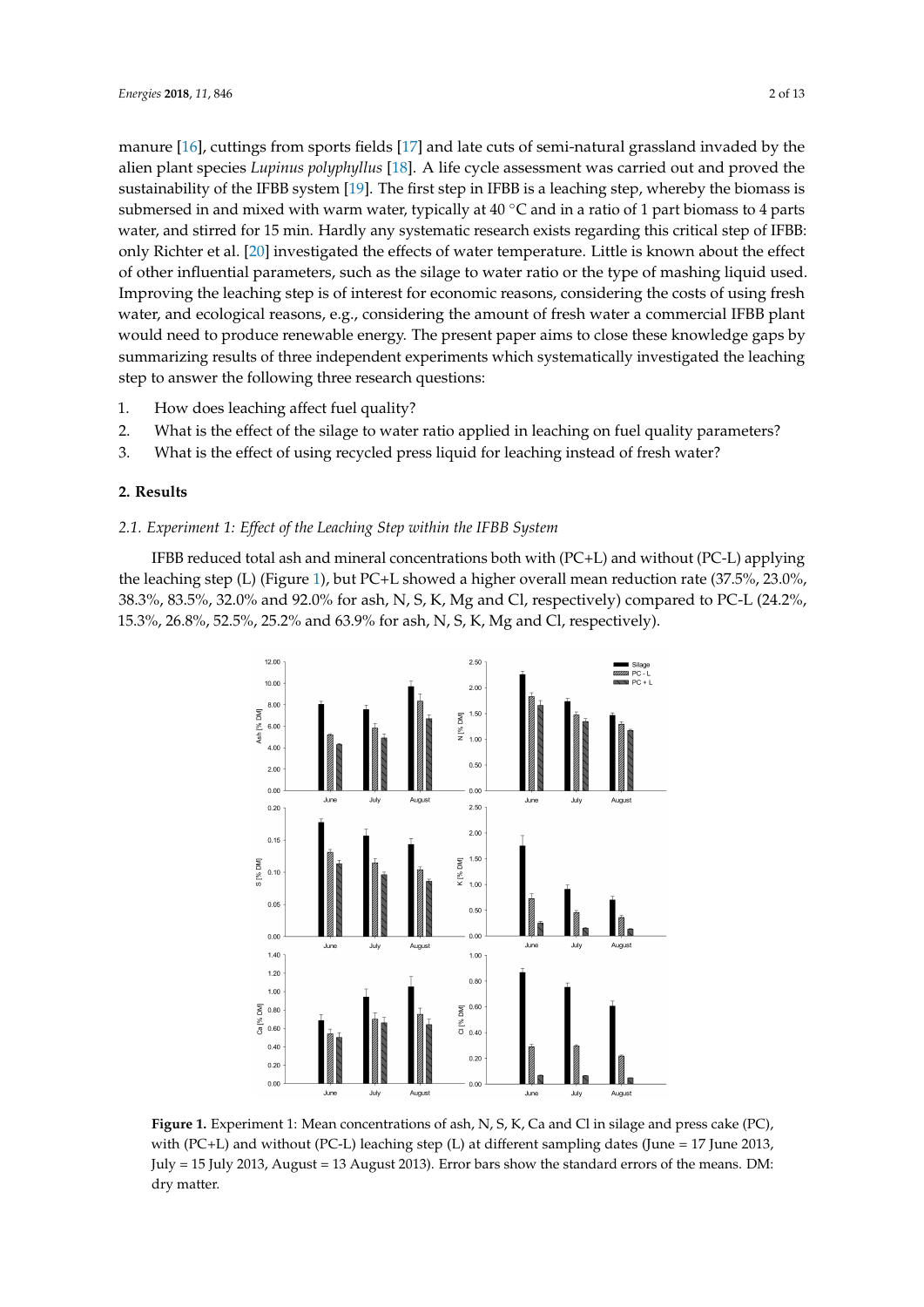The IFBB treatment reduced the total ash and mineral concentrations regardless of the harvest date (Figure [1,](#page-1-0) Table [A1\)](#page-10-6); thus, the nitrogen and mineral concentrations were lower in the solid fuel of the PC+L treatment. These effects were statistically significant for ash, S, K, and Cl (Table [1\)](#page-2-0). Additionally, a reduction of N, S, K and Cl in the PC of biomass harvested later was also observed (Figure [1\)](#page-1-0). The highest values were measured in June and lowest values in August, with values in July falling in between. While Ca concentrations increased with time, total ash decreased from June to July and then increased in August.

<span id="page-2-0"></span>**Table 1.** Experiment 1: *p*-values of the Wilcoxon Test for differences in ash, N, S, K, Ca and Cl concentrations in press cakes due to the application of leaching step. Significant values (*p* < 0.05) are in bold letters.

| Parameter | <i>p</i> -Value |
|-----------|-----------------|
| Ash       | 0.041           |
| N         | 0.149           |
| S         | 0.004           |
| K         | < 0.001         |
| Cа        | 0.191           |
| CI        | < 0.001         |

## *2.2. Experiment 2: Effect of the Water to Silage Ratio in the Leaching Step within the IFBB System*

<span id="page-2-1"></span>Concentrations of ash, N, S, K Ca and Cl were reduced through the IFBB treatment for both silage types at all ratios of water to silage (Figure [2,](#page-2-1) Table [A2\)](#page-10-7). While the *Nardus stricta* silage had lower ash and mineral element concentrations than the *Lupinus* silage (Figure [2\)](#page-2-1), the *Lupinus* silage showed higher reduction rates when treated with IFBB.



**Figure 2.** Experiment 2: Mean concentrations of ash, N, S, K, Ca and Cl in silage and PC from grassland dominated by *Lupinus polyphyllus* (Lupinus) or *Nardus stricta* (Nardus). The PC was leached with a water to biomass ratio of 1:2, 1:4 or 1:8, respectively. Whiskers display standard errors of the means.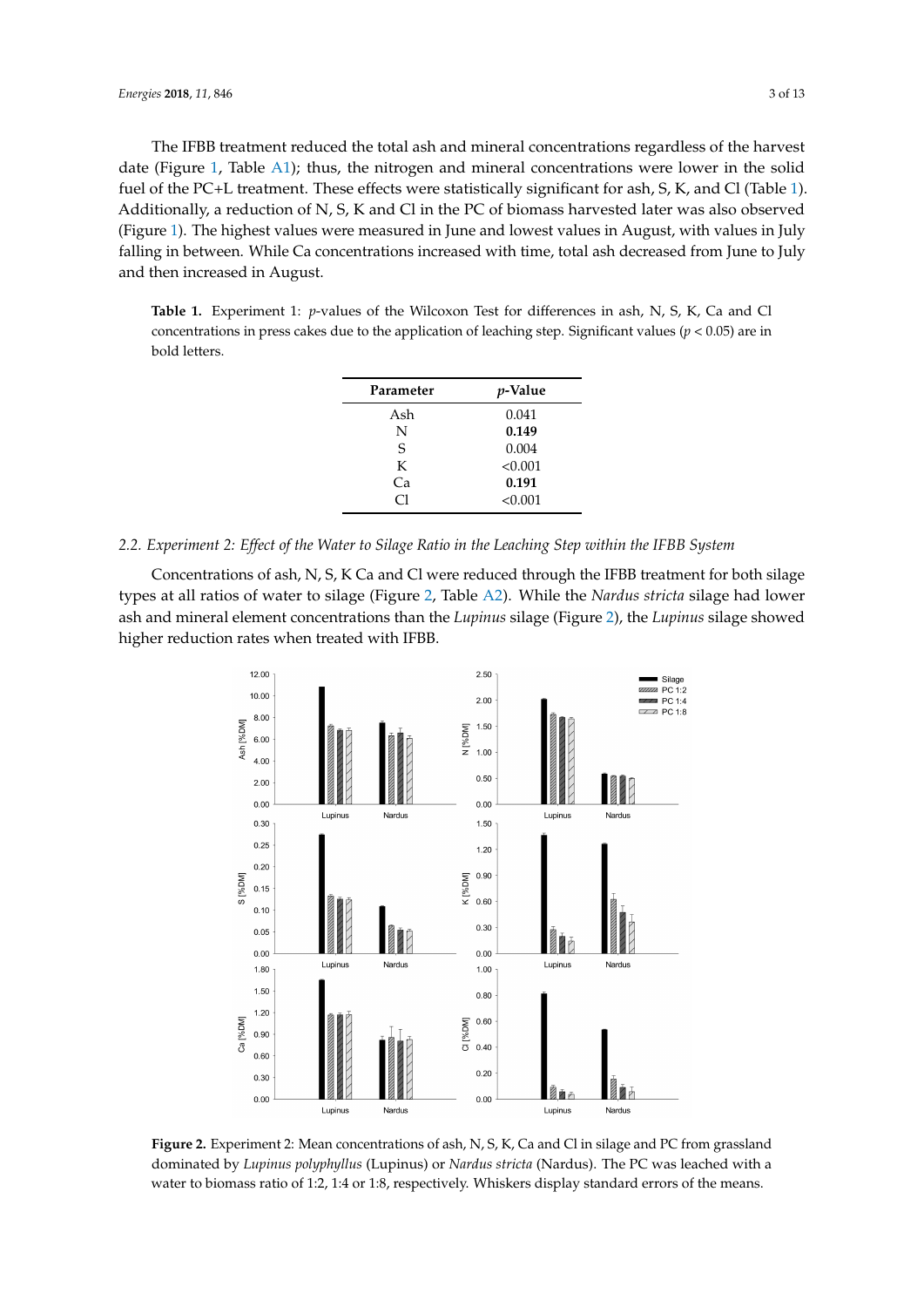Reduction rates increased with increasing shares of water. Differences in nutrient concentrations in the PCs between ratio treatments were statistically significant for the *Lupinus* material in the case of N, K and Cl (Table [2\)](#page-3-0). In all cases, the 1:8 ratio resulted in the lowest concentrations of elements, but only for K and Cl were concentrations significantly different across all three ratios, whereas for N, the concentrations differed significantly only between ratios of 1:8 and 1:2. For the *Nardus* biomass, S, K and Cl concentrations were significantly lower for the 1:4 and 1:8 treatments than for 1:2, but a significant further reduction with a ratio of 1:8 was only achieved for K and Cl.

<span id="page-3-0"></span>**Table 2.** Experiment 2: Statistical results for ash, N, S, K, Ca and Cl concentrations in press cakes of grassland dominated by *Lupinus polyphyllus* or *Nardus stricta* created by leaching with water to biomass ratios of 1:2, 1:4 or 1:8, respectively.

| Parameter | Shapiro-Wilk-Test<br>Levene-Test |                                         | <b>ANOVA</b> | Tukey-HSD-Test |
|-----------|----------------------------------|-----------------------------------------|--------------|----------------|
|           | $p$ -Value                       | $p$ -Value                              | $p$ -Value   | 1:2, 1:4, 1:8  |
|           |                                  | Lupinus polyphyllus dominated grassland |              |                |
| Ash       | 0.744                            | 0.554                                   | 0.087        |                |
| N         | 0.378                            | 0.824                                   | 0.025        | a, ab, b       |
| S         | 0.138                            | 0.579                                   | 0.579        |                |
| K         | 0.132                            | 0.492                                   | < 0.001      | a, b, c        |
| Ca        | 0.831                            | 0.774                                   | 0.988        |                |
| Cl        | 0.008                            | 0.630                                   | < 0.001      | a, b, c        |
|           |                                  | Nardus stricta dominated grassland      |              |                |
| Ash       | 0.520                            | 0.923                                   | 0.786        |                |
| N         | 0.715                            | 0.845                                   | 0.082        |                |
| S         | 0.830                            | 0.630                                   | 0.011        | a, b, b        |
| K         | 0.163                            | 0.813                                   | < 0.001      | a, b, c        |
| Ca        | 0.287                            | 0.707                                   | 0.975        |                |
| Сl        | 0.208                            | 0.273                                   | < 0.001      | a, b, c        |

ANOVA: Analysis of variance; HSD: Honest significant difference, different letters (a,b,c) indicate significant differences between groups

## *2.3. Experiment 3: Effect of Using Recycled Press Liquid as a Leaching Liquid instead of Fresh Water*

Press liquids obtained from dewatering biomass from semi-natural (SNG) and intensive (ING) grasslands without addition of water during leaching showed higher elemental concentrations in comparison to fresh water (Table [3\)](#page-3-1).

<span id="page-3-1"></span>**Table 3.** Experiment 3: Mineral concentrations in press liquids (PL), obtained from dewatering biomass from semi-natural (SNG) and intensive (ING) grasslands, and tap water.

|           | <b>SNGPL</b>   | <b>ING PL</b>  | Water         |  |
|-----------|----------------|----------------|---------------|--|
| Parameter | $(mg kg^{-1})$ | $(mg kg^{-1})$ | $(mg L^{-1})$ |  |
| DМ        | 17             | 8              | $\theta$      |  |
| Ca        | 3040           | 2050           | 26            |  |
| K         | 11,400         | 2230           |               |  |
| Mg        | 1190           | 1270           | 9             |  |
| P         | 1330           | 443            | n.d.          |  |
| S         | 456            | 387            |               |  |
|           | 2694           | 649            | 5             |  |

n.d. = not detectable.

The IFBB treatment did reduce all element concentrations, irrespective of the type of biomass and leaching liquid (Figure [3,](#page-4-0) Table [A3\)](#page-10-8). Semi-natural grassland silage contained lower concentrations of ash, N, K and Cl, but higher concentrations of S and Ca than ING silage. The use of pure water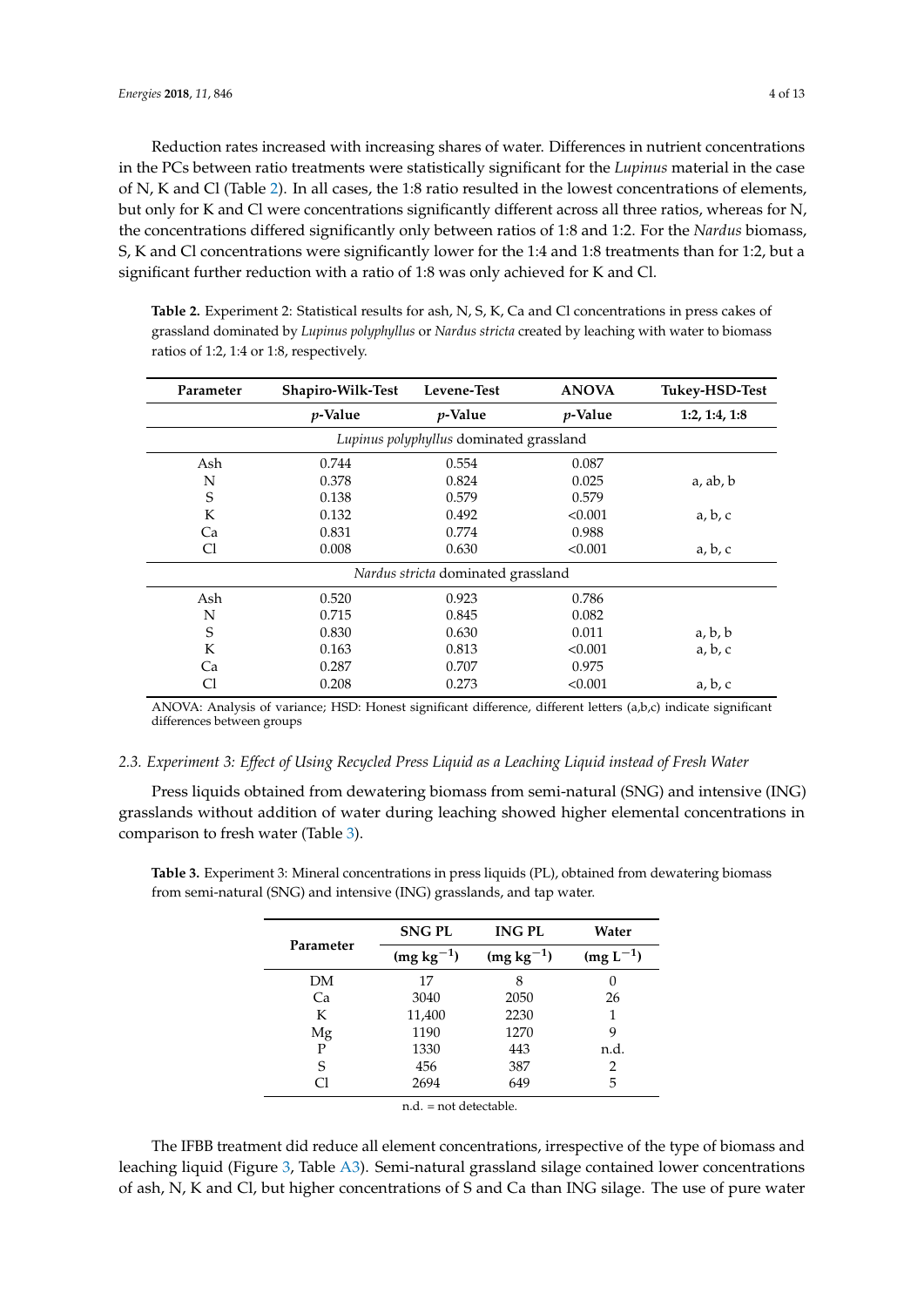<span id="page-4-0"></span>delivered superior fuel quality for both biomass types compared to the use of press liquid (Table [4\)](#page-4-1). While the fluid type significantly affected all measured concentrations for the SNG biomass, there was no significant effect of the fluid type on Ca and ash concentration for the ING biomass.



**Figure 3.** Experiment 3: Mean concentrations of ash, N, S, K, Ca and Cl in silage and press cakes obtained from dewatering after leaching with liquids with varying shares of recycled press liquid (M100/75/50/25/0 = 100%/75%/50%/25%/0% press liquid). Elemental concentrations are shown for biomass from semi-natural (SNG) and intensive (ING) grassland biomass. Error bars depict the standard errors of the means.

<span id="page-4-1"></span>**Table 4.** Experiment 3: Statistical results for ash, N, S, K, Ca and Cl concentrations in press cakes from semi-natural and intensive grassland biomass, as obtained after leaching with liquids with varying shares of recycled press liquid (M100/75/50/25/0 = 100%/75%/50%/25%/0% press liquid).

| Variable                    | Shapiro-Wilk-Test | Levene-Test                    | <b>ANOVA</b>    | Tukey-HSD-Test          |  |  |
|-----------------------------|-------------------|--------------------------------|-----------------|-------------------------|--|--|
|                             | <i>v</i> -Value   | <i>p</i> -Value                | <i>p</i> -Value | M100, M75, M50, M25, M0 |  |  |
|                             |                   | Semi-natural grassland biomass |                 |                         |  |  |
| Ash                         | 0.833             | 0.786                          | < 0.001         | $a$ , ab, bc, c, d      |  |  |
| N                           | 0.200             | 0.796                          | 0.004           | a, a, ab, ab, b         |  |  |
| S                           | 0.922             | 0.699                          | < 0.001         | a, ab, bc, cd, d        |  |  |
| K                           | 0.228             | 0.914                          | < 0.001         | a, b, c, d, e           |  |  |
| Ca                          | 0.215             | 0.723                          | 0.003           | a, a, ab, ab, b         |  |  |
| Cl                          | 0.728             | 0.859                          | < 0.001         | a, b, c, d, e           |  |  |
| Intensive grassland biomass |                   |                                |                 |                         |  |  |
| Ash                         | 0.765             | 0.751                          | 0.931           |                         |  |  |
| N                           | 0.455             | 0.776                          | < 0.001         | a, ab, bc, cd, d        |  |  |
| S                           | 0.627             | 0.776                          | < 0.001         | a, a, b, bc, c          |  |  |
| K                           | 0.331             | 0.959                          | < 0.001         | a, b, c, d, e           |  |  |
| Ca                          | 0.358             | 0.769                          | 0.303           |                         |  |  |
| Cl                          | 0.795             | 0.609                          | < 0.001         | a, b, c, d, e           |  |  |

a,b,c,d,e,: different letters indicate that differences between groups (M100, M75,M50, M25, M0) are statistically significant.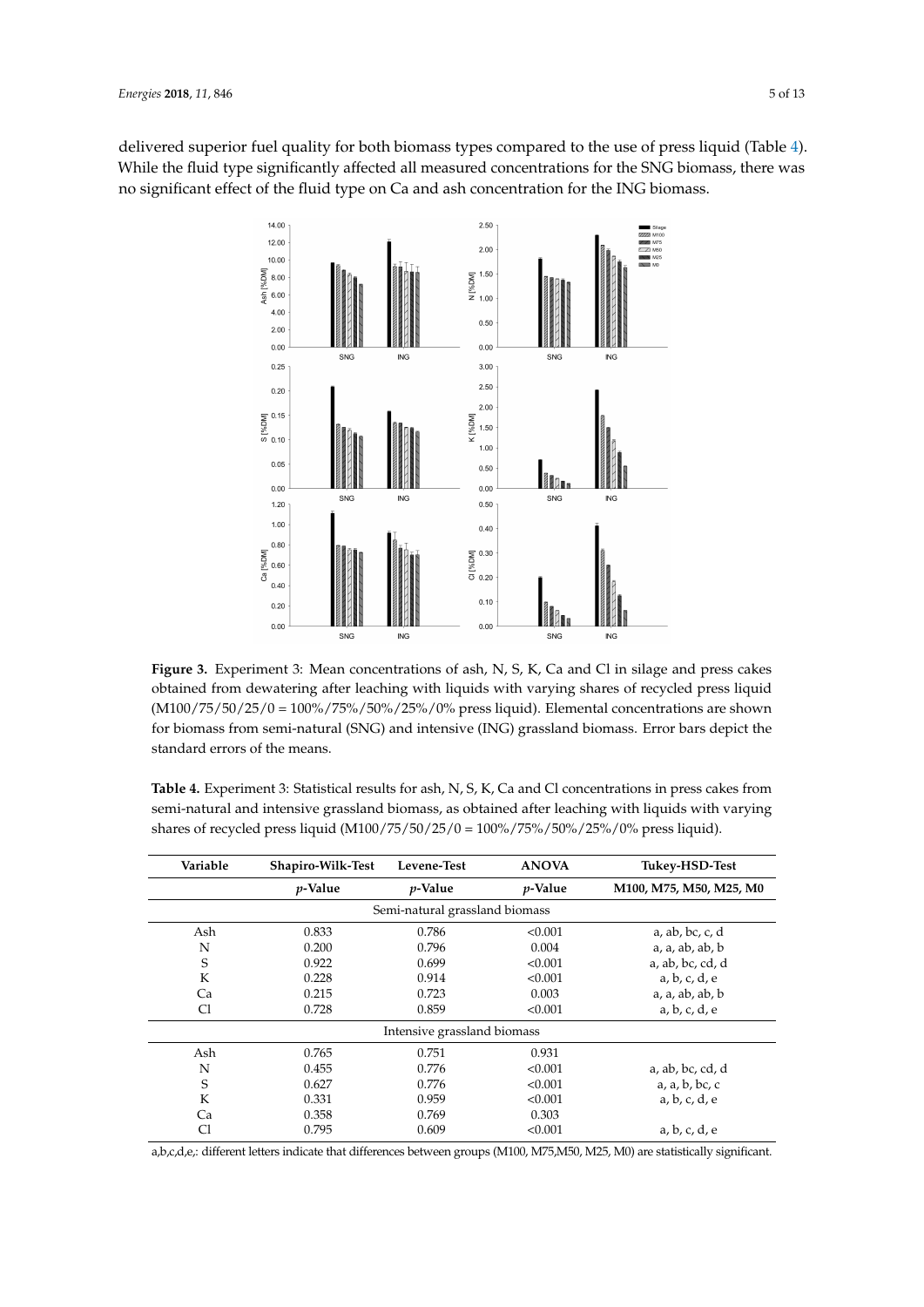## *2.4. 2S/Cl Ratio*

Values for the  $2S/Cl$  ratio found in silages of all experiments were very low  $(\leq 1)$  (Table [5\)](#page-5-0), indicating a high risk of corrosion when combusted without any pre-treatment [\[21\]](#page-11-14). Mechanical separation with a screw press without prior leaching (PC-L) resulted in a small increase in the 2S/Cl ratio, whereas additional leaching (PC+L) led to a substantial increase, resulting in values up to about 4.00. High ratios of fresh water (PC 1:4, PC 1:8) led to higher values of the 2S/Cl index (up to a mean value of 7.20) whereas low shares of fresh water (PC 1:2) showed only a minor effect. Leaching with fresh water (M0) resulted in the highest index values of up to 7.48 and 3.96 for SNG and ING, respectively, whereas the use of pure press liquid (M100) showed minor increases for both silage types.

| 2S/C1                                  |                                                       |                                                       |                                                       |                                    |                                    |                                    |  |  |
|----------------------------------------|-------------------------------------------------------|-------------------------------------------------------|-------------------------------------------------------|------------------------------------|------------------------------------|------------------------------------|--|--|
| Experiment 1                           | Silage                                                | $PC+L^1$                                              | $PC-L^2$                                              |                                    |                                    |                                    |  |  |
| June<br>July<br>August                 | $0.46 \pm 0.02$<br>$0.47 \pm 0.04$<br>$0.54 \pm 0.06$ | $3.85 \pm 0.15$<br>$3.38 \pm 0.16$<br>$4.00 \pm 0.09$ | $1.02 \pm 0.05$<br>$0.86 \pm 0.03$<br>$1.07 \pm 0.08$ |                                    |                                    |                                    |  |  |
| Experiment 2                           | Silage                                                | $PC 1:2^3$                                            | $PC 1:4^4$                                            | $PC 1:8^5$                         |                                    |                                    |  |  |
| Lupinus<br>Nardus                      | $0.75 \pm 0.01$<br>$0.45 \pm 0.01$                    | $3.19 \pm 0.12$<br>$0.93 \pm 0.08$                    | $4.78 \pm 0.14$<br>$1.32 \pm 0.05$                    | $7.20 \pm 0.32$<br>$1.97 \pm 0.09$ |                                    |                                    |  |  |
| Experiment 3                           | Silage                                                | M100 <sup>6</sup>                                     | M75 <sup>7</sup>                                      | M50 <sup>8</sup>                   | M25 <sup>9</sup>                   | $\mathrm{M}0^{10}$                 |  |  |
| SNG <sup>11</sup><br>ING <sup>12</sup> | $0.66 \pm 0.01$<br>$0.86 \pm 0.02$                    | $2.96 \pm 0.03$<br>$0.96 \pm 0.03$                    | $3.45 \pm 0.07$<br>$1.19 \pm 0.01$                    | $4.15 \pm 0.04$<br>$1.52 \pm 0.04$ | $5.74 \pm 0.22$<br>$2.20 \pm 0.12$ | $7.48 \pm 0.13$<br>$3.96 \pm 0.02$ |  |  |

<span id="page-5-0"></span>**Table 5.** Arithmetic means of 2S/Cl index in silages and press cakes (PC); ± indicates the standard errors of the means.

 $1,2$  with and without leaching, respectively;  $3-5$  leached with a water to biomass ratio of 1:2, 1:4 or 1:8, respectively;  $6-10$  leached with liquids with varying shares of recycled press liquid (M100/75/50/25/0 =  $100\%/75\%/50\%/25\%/0\%$  press liquid, respectively);  $^{11,12}$  semi-natural and intensive grassland silage, respectively.

## **3. Discussion**

Richter et al. [\[22\]](#page-11-15) also investigated the reduction of minerals in press cakes with and without leaching. They found that the concentrations of elements in the press liquid were significantly higher if the biomass was leached before dewatering, corresponding to higher mass flows of elements into the PL [\[22\]](#page-11-15). Thus, the higher reduction rates of elements in the PC with leaching found in the current study confirm these findings. Concerning the date of harvest, the present results are not fully comparable with those of Richter et al. [\[22\]](#page-11-15), as the harvest dates in that study were earlier (April–June). Nevertheless, they also found that material from the earlier sampling dates showed a higher mass flow of minerals and N into the press liquid, resulting in higher reduction rates for those elements in the press cake. This higher reduction may be attributed to plant tissue being softer at earlier stages of crop maturity, which may particularly apply to N, as it predominantly occurs in the form of structurally insoluble proteins at later stages of maturity [\[23\]](#page-11-16). However, Corton et al. [\[24\]](#page-11-17) also investigated the IFBB system with and without leaching and found no difference in the reduction of ash, K, Mg, Na, and P. This might be explained by the fact that Corton et al. [\[24\]](#page-11-17) used a different leaching set-up (i.e., cold water added directly into the screw press) compared to most other IFBB studies. Furthermore, they used a special plant biomass, from *Juncus effusus* dominated grasslands. *Juncus effusus* has a water-repellent outer layer which may explain the lower reduction rates found by Corton et al. [\[24\]](#page-11-17).

According to Obernberger et al. [\[25\]](#page-11-18), guiding concentrations of N, Cl and S for unproblematic combustion are <0.6%, <0.1% and <0.1% DM, respectively. The guiding value could not be reached for N, irrespective of the type of treatment or date of harvest. However, this does not necessarily lead to problems with  $NO<sub>x</sub>$  emissions if appropriate biomass combustion units equipped with air or fuel staging are used [\[26](#page-11-19)[,27\]](#page-11-20). Considering Cl, values only stayed below the guiding value if a leaching step was applied. In case of S, concentrations below the guiding value were achieved for the later harvest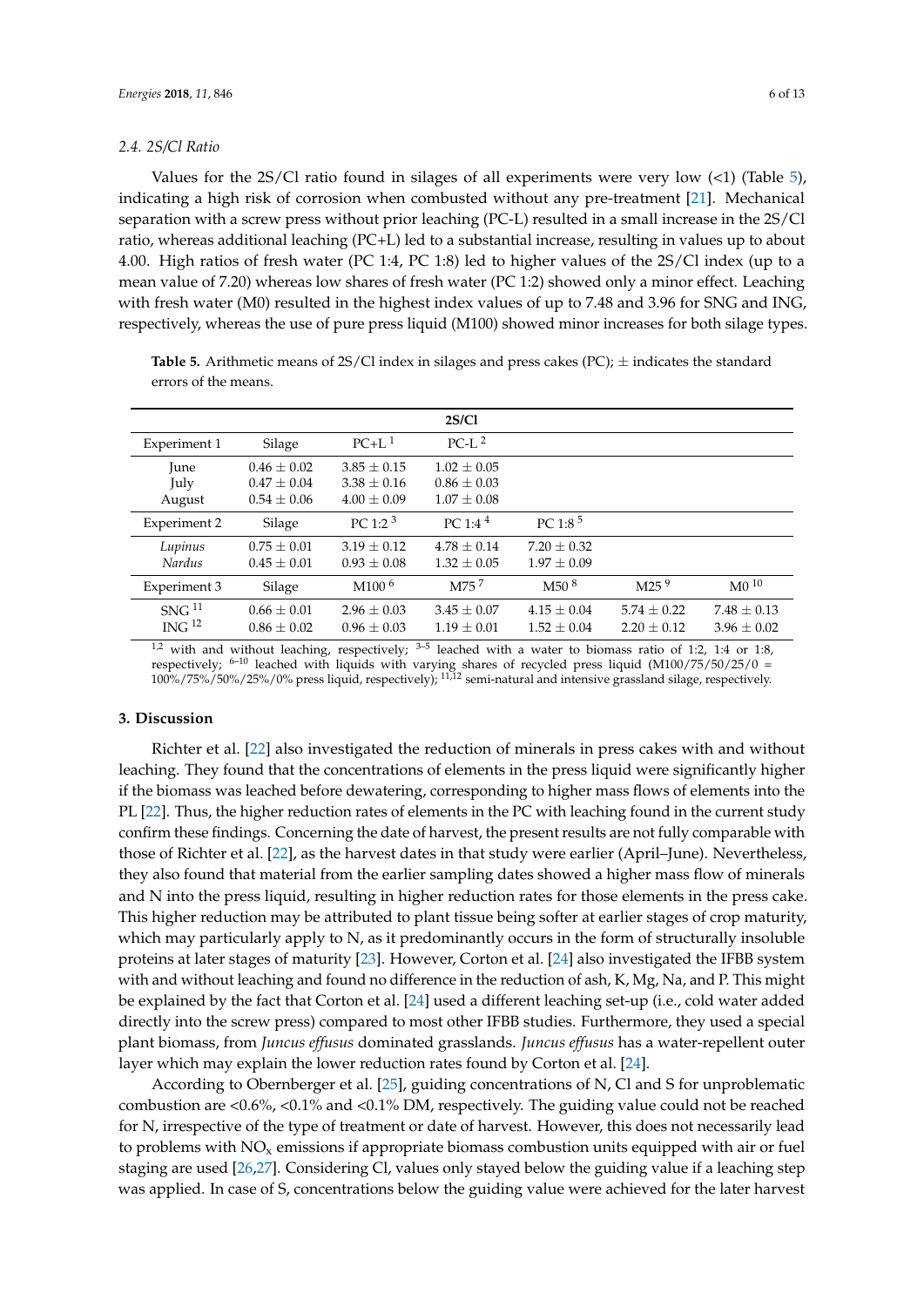dates (July and August) with leaching. The results show that leaching plays a crucial role within the IFBB system to produce a press cake with acceptable mineral concentrations: without leaching, the resulting press cake will not have the adequate quality for use as a solid fuel. These findings also have relevance for other thermo-chemical processes, such as pyrolysis, as they have similar demands considering the feedstock quality [\[28](#page-12-0)[,29\]](#page-12-1). However, the chemical composition analysis can only be the first step of an investigation of the combustion quality of a fuel. Combustion tests should be carried out and emissions measured. This was done for the IFBB PC for example by Bühle et al. [\[30\]](#page-12-2), showing that the treatment of semi-natural grassland biomass led to increased performance in terms of increased ash deforming temperatures. Khalsa et al. [\[14\]](#page-11-7) also performed combustion tests with pellets made from foliage and grass samples that were treated with a leaching and subsequent dewatering treatment comparable to the IFBB treatment. The resulting emissions were in accordance with German legal thresholds for CO emissions, but slightly above threshold values for  $NO<sub>x</sub>$  emissions occurred for the grass based fuels, but not for the foliage based fuels. The emission tests highlighted the need for a filter to reduce particulate matter emissions.

Furthermore, the results showed higher mineral reduction rates with increased shares of fresh water used in leaching. Tonn et al. [\[31\]](#page-12-3) investigated the effect of leaching on semi-natural grassland biomass and found significant concentration reductions for Cl, K, S, Mg and ash. These reductions increased with the amount of water used in the experiments, as well as with the time the biomass was exposed to the leaching treatment. K and Cl were the elements that showed the greatest reduction through leaching, which is due to the fact that these elements are present in plants in their ionic forms [\[32\]](#page-12-4) and, thus, can be easily leached. In the present experiment, results below the guiding values for combustion proposed by Obernberger et al. [\[25\]](#page-11-18) could not be achieved for every biomass and silage to water ratio. The N concentration in the silage dominated by *Lupinus* was high and the IFBB treatment did not lead to a high enough reduction to reach the target value of 0.6, whereas the *Nardus*-dominated silage and the resulting PCs produced at all silage to water ratios were below the critical value. For the Cl concentration, the ratio of silage to water made a crucial difference: for the *Nardus*-dominated biomass, only the PCs at the 1:4 and 1:8 ratio achieved concentrations below the guiding value. Thus, the concentrations of elements in the original biomass has a strong influence on whether an adequate fuel quality can be achieved, but using larger shares of fresh water helped to reduce the mineral concentrations. However, the achievement of relatively small improvements in fuel quality with higher amounts of fresh water used have to be weighed against the higher costs and ecological impacts of an increased water consumption. There is a need for further research on the question of the optimal silage to water ratio from the economic and ecological point of view.

The liquids used for leaching (i.e., press liquids of ING or SNG silages and fresh water) were very different in chemical composition, which is due to the fact that the press liquids contained minerals that were extracted from the initial biomass. This resulted in lower reduction rates through leaching when press fluids were used instead of fresh water, as the solubility of minerals in a solution depends, among other factors, on the concentration of minerals already dissolved in the liquid. Comparable experiments using the press liquid as a leaching solution were carried out by Graß et al. [\[33\]](#page-12-5) for wheat silage. They also found lower reduction rates for ash and N, but no significance difference for K if press liquid was used instead of fresh water. The concentrations of minerals in the press cakes produced by Graß et al. [\[33\]](#page-12-5) with fresh water were tentatively lower than those produced using press liquid. Regarding the present study and concerning the suitability of the produced press cake as a solid fuel, it has to be stated that although a reduction in mineral concentrations was achieved with IFBB for both biomass types and all leaching liquids, the values for N and S were above the guiding values for unproblematic combustion [\[25\]](#page-11-18). In the case of Cl, the concentrations in the SNG PC were below the guiding value for all leaching liquids except the pure PL. For the ING PC, only mashing with pure water achieved Cl concentrations below the guiding value. Thus, it can be concluded that a pure water leaching is more likely to achieve adequate solid fuel qualities with a wider range of input materials than a press fluid leaching.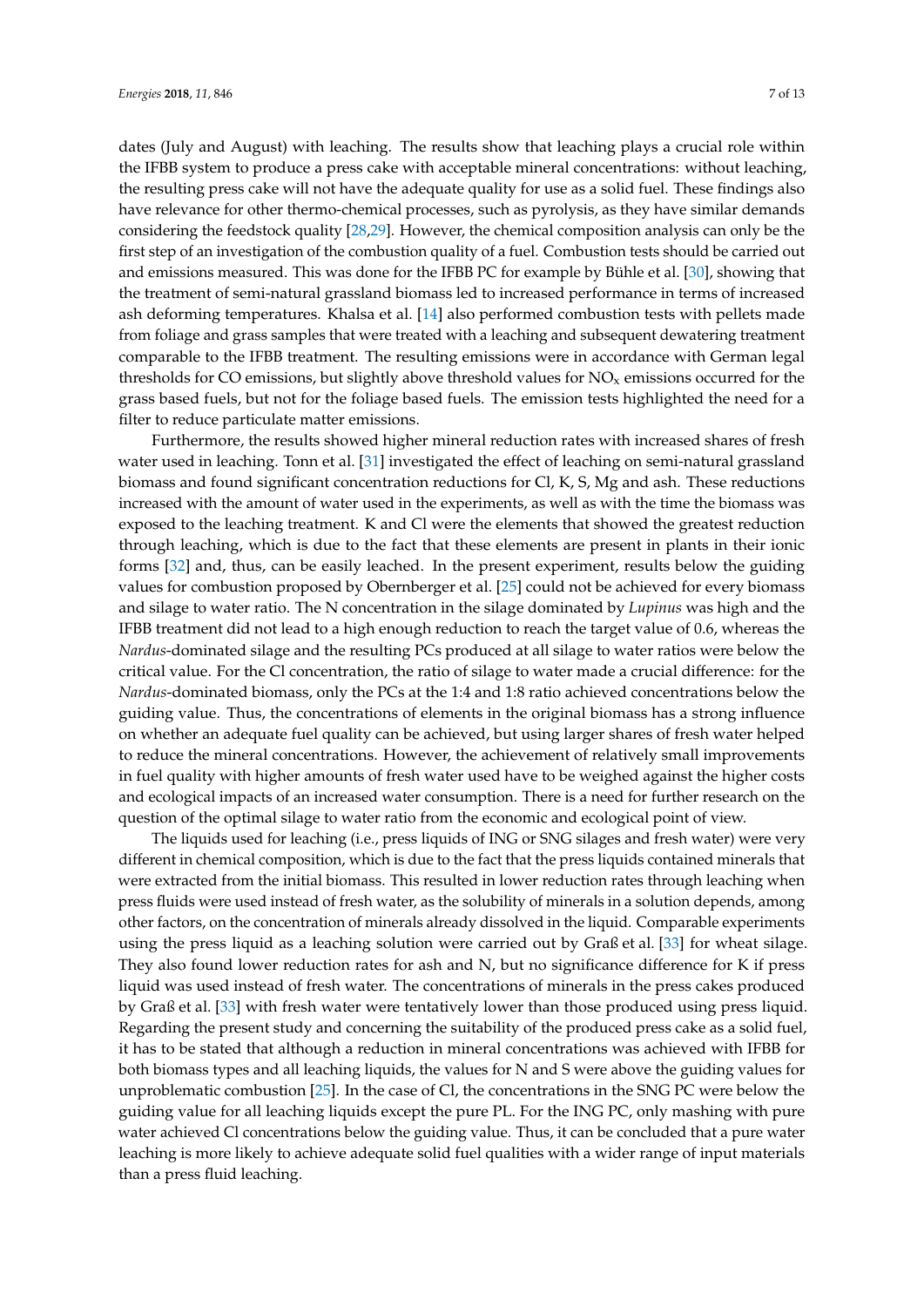The 2S/Cl ratio is described in detail by Sommersacher et al. [\[21\]](#page-11-14). It was shown that the molar 2S/Cl ratio is an indicator for high-temperature corrosion risk. Sommersacher et al. [\[21\]](#page-11-14) stated that if fuels have a 2S/Cl ratio >4, only minor risk of corrosion is to be expected, and if the ratio is >8, corrosion risk is negligible. The values found in the silages were below 1, indicating a high risk of corrosion due to high Cl concentrations. As Cl is easily soluble in water, it was washed out to a greater extent than S, which led to increased 2S/CL ratios in the PC. Experiment 1 showed that the reduction of Cl achieved with the leaching step was much higher than without such a treatment. Thus, the PC+L had a higher ratio and lower corrosion risk, while the risk for the PC-L was still high. When more water was added in Experiment 2, the increase to the wash-out rate of Cl was higher than the increase to the wash-out rate of S, leading to an even higher 2S/Cl ratio. This means a decreased risk of corrosion with increased water addition to the silage, resulting in PC with low risk of corrosion for water to silage ratios of 1:4 and 1:8, but not for 1:2. Experiment 3 showed that using pure water (M0) was superior in reducing S and Cl in comparison with partial or pure PL (M25-M100). Again, the wash-out rate of Cl was higher than that of S, leading to a high increase in the 2S/Cl ratio for the pure water treatment (M0) with low risk of corrosion and a small increase in the 2S/Cl ratio but still high risk of corrosion for the pure PL (M100). The results of the 3 experiments with regard to risk of corrosion can be summarized as follows: The risk of corrosion is lower with leaching, and lower still if pure water is used in a ratio of silage to water of 1:4 or 1:8.

### **4. Materials and Methods**

## *4.1. Experiment 1: Effect of the Leaching Step within the IFBB System*

### 4.1.1. Biomass Sampling

Biomass samples were taken in the Rhön UNESCO Biosphere reserve, which is located in the German states of Hesse, Bavaria and Thuringia. The samples were collected in the Bavarian part. Five typical lower mountain grassland sites were chosen which were infested with the invasive alien plant species *Lupinus polyphyllus* (Lindl.). Each grassland site contained one plot of 50 m<sup>2</sup>, which was equally divided into 3 sub-plots for 3 different harvest dates. The sub-plots were harvested on the 17th of June, 15th of July and 13th of August in 2013. Harvest took place with a finger bar mower at 5-cm cutting height. Biomass from each subplot was compressed in a separate airtight 60-L polyethylene barrel without any headspace and stored for ensiling until October 2013. A total of 15 samples were taken (3 dates  $\times$  5 replications).

## <span id="page-7-0"></span>4.1.2. Processing of the Biomass

After ensiling and storage, the samples were processed. Each barrel was opened, mixed and silage samples for chemical analysis and dry matter determination were taken. Ten kg of silage from each sample  $(n = 5)$  was weighed and directly placed in the screw press (type AV, Anhydro GmbH, Kassel, Germany). The screw had a pitch of 1:6 and a rotational speed of 6 rpm. The cylindrical screen encapsulating the screw had a perforation of 1.5 mm. The resulting press liquid was discarded, while the press cake (without prior leaching (PC-L)) was weighed and collected for analysis. Another 10 kg of silage from each sample (*n* = 5) was weighed and put into a modified concrete mixer by adding warm water (40 °C) to create a silage to water ratio of 1:4 for 15 min. The mash (water + silage) was then put into the screw press and processed. The press cake (with leaching (PC+L)) was weighed and sampled for analysis.

#### <span id="page-7-1"></span>4.1.3. Analysis

Dry matter (DM) was determined by drying the samples at 105 °C in a drying oven for 48 h. Ash concentration was measured by incineration of a dried subsample at 550  $\degree$ C in a muffle furnace. Volatile solids were defined as DM minus the ash concentration. Silage and PCs were dried for 48 h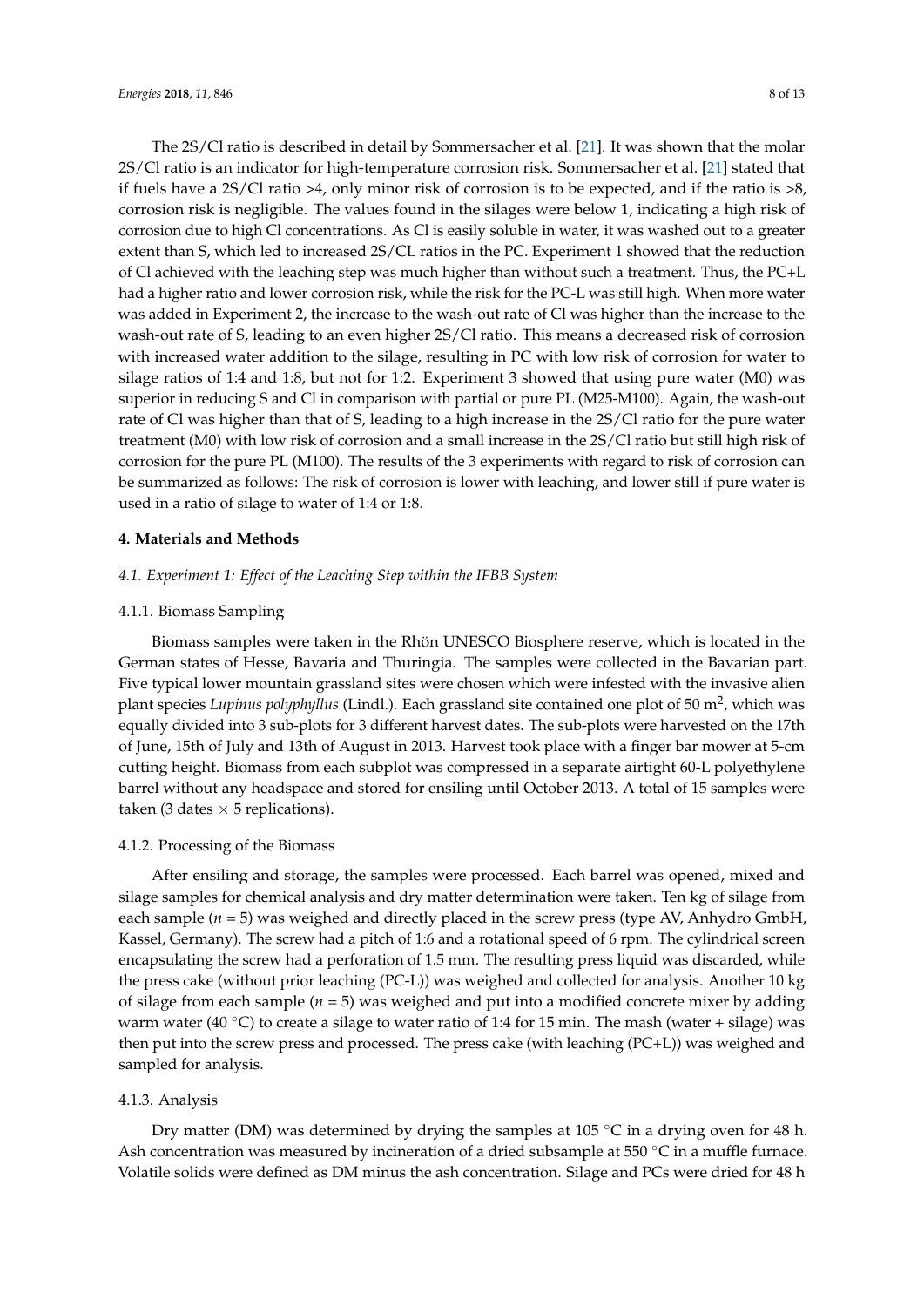at 65 ◦C for elemental analysis. Samples for elemental analysis were ground with a cutting mill (SM 1; Retsch GmbH, Haan, Germany) to pass a 4 mm sieve and, subsequently, with a sample mill (1093 Cyclotec; Foss GmbH, Hamburg, Germany) to 1 mm. X-ray fluorescence analysis was conducted to determine concentrations of Cl, K, Ca, P, S, and Mg. C, H and N concentrations were determined with an elemental analyzer (Vario Max CHN; Elementar Analysesysteme GmbH, Hanau, Germany).

## 4.1.4. Statistics

Statistical tests were conducted by utilizing the software R [\[34\]](#page-12-6). A non-parametric test was chosen to determine if the leaching treatment had an effect on the chemical composition of PCs. The Wilcoxon-Test was used to test for differences in the concentrations of ash, N, S, K, Ca and Cl in PC+L and PC-L samples.

# *4.2. Experiment 2: Effect of the Water to Silage Ratio in the Leaching Step of the IFBB System*

## 4.2.1. Biomass Sampling

Silage samples were taken from the Rhön biosphere reserve (Germany) by purchasing silage bales wrapped in plastic foil from local farmers. Four silage bales with a weight of approximately 400 kg each were purchased, two of them containing *Lupinus polyphyllus* (Lindl.) infested biomass from a wet area of the biosphere reserve and two of them containing *Lupinus polyphyllus* free biomass from a dry *Nardus stricta* (L.) dominated grassland in the biosphere reserve. The bales were harvested and conserved in July (*Nardus*) and August (lupine) 2015 and stored.

## 4.2.2. Processing of the Biomass

Silage bales were opened and processed in April 2016. The two lupine bales were opened and material infested with mold was removed. The clean material from the two bales was mixed and cut with a maize chopper to approximately 4-cm fiber length. Approximately 15 kg of silage was then filled into each of 9 60-L polyethylene barrels. The material from the two *Nardus* bales was treated accordingly, but due to the higher DM content, each 60-L polyethylene barrel was only filled with 10 kg of silage. Two samples of *Lupinus* silage and 3 samples of *Nardus* silage were taken for analysis. 15-kg or 10-kg samples of silage (*Lupinus* or *Nardus*, respectively) were weighed and were subjected to leaching. Three ratios of silage to water (1:2, 1:4 and 1:8) were tested, with 3 replicates per ratio and silage type. The leaching was followed by mechanical separation with the same machinery and settings as described in experiment 1 (Section [4.1.2\)](#page-7-0). The resulting press cakes were weighed and collected for analysis.

## 4.2.3. Analysis

Dry matter, volatile solids, ash content, mineral content (Cl, K, Ca, P, S, and Mg) and C, H and N content of silage and PC were determined as described in detail for experiment 1 (Section [4.1.3\)](#page-7-1).

## 4.2.4. Statistics

For each biomass type, a separate one-way analysis of variance (ANOVA) was carried out to test for differences between the ash, N, S, K, Ca and Cl concentrations of the PCs with different silage to water ratios. The assumptions of ANOVA were tested using the Shapiro-Wilk-Test to test for the normality of the distribution of residuals and the Levene's-Test to test for the equality of variances. All assumptions were met, except for the case of the Cl concentration in lupine PC, for which the Shapiro-Wilk-Test indicated a violation of the normality assumption. As a post-hoc test, the Tukeyhonest significant difference (HSD)-test was carried out.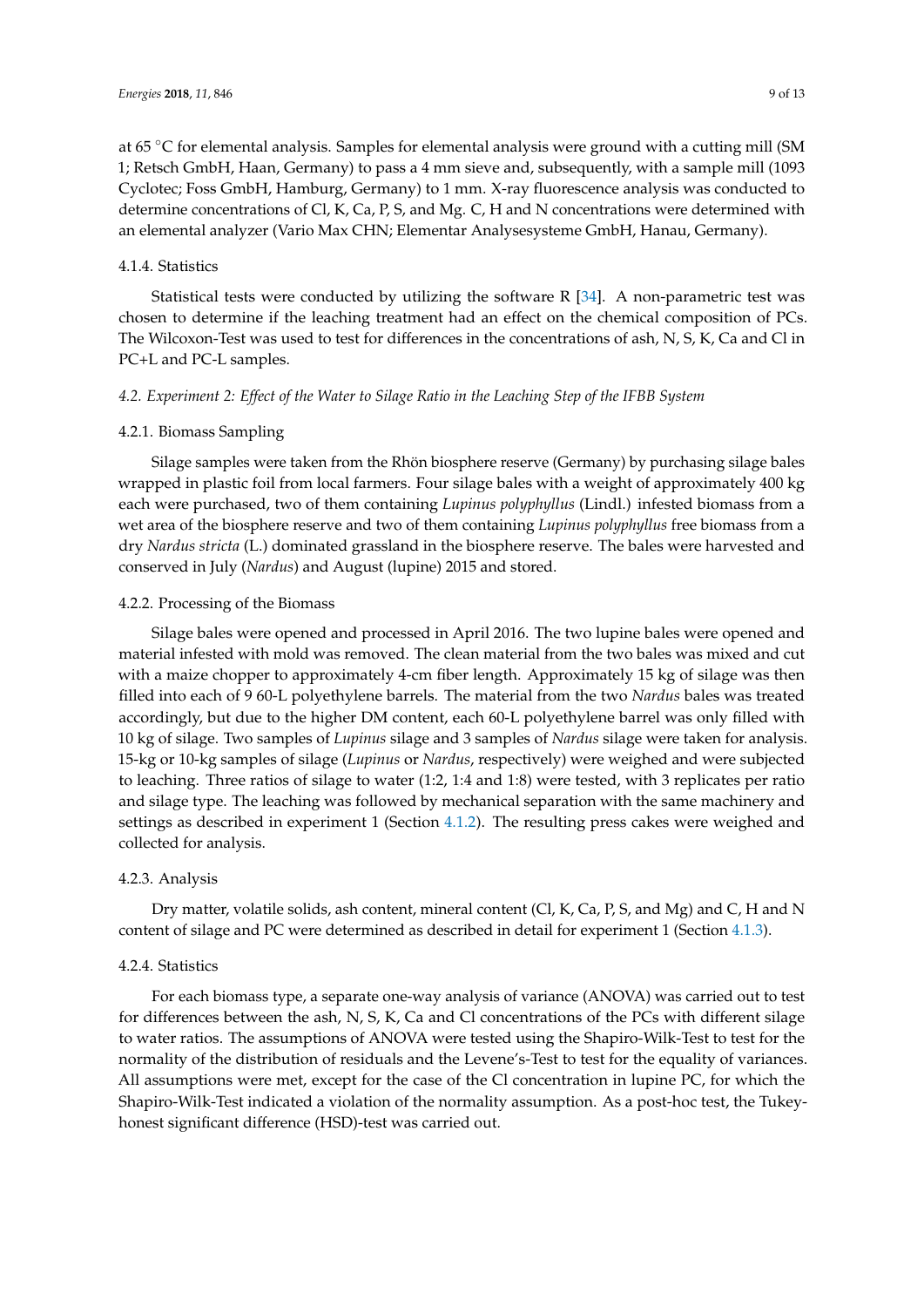## *4.3. Experiment 3: Effect of Using Recycled Press Liquid Ainstead of Fresh Water*

#### 4.3.1. Biomass and Press Liquid Sampling

Two different kinds of silages were used. The extensive grassland biomass was harvested and ensiled in the lower mountain region of the Vogelsberg (Hesse, Germany) from semi-natural grassland under Natura 2000 protection. The intensive grassland silage was produced in close proximity to the University of Kassel in Witzenhausen, Germany. Both silage types were chopped with a modified maize chopper to a fiber length of about 4 cm. Material from both biomass types was separately introduced into the screw press without leaching and with the same machinery and settings described in Experiment 1 (Section [4.1.2\)](#page-7-0) to produce 600 L of pure press liquid from each biomass type.

## 4.3.2. Processing of the Biomass

Five samples of each silage type were taken for analysis. 20-kg samples of silage were mixed with a leaching liquid and processed according to the IFBB system. For leaching, five different liquids were tested with three replicates. The treatments consisted of different mixtures of fresh water and PL as follows: M100 = 100% PL, M75 = 75% PL and 25% water, M50 = 50% PL and 50% water, M25 = 25% PL and 75% water and M0 = 100% water. The press liquid for leaching was taken from the corresponding silage type so that the extensive grassland samples were leached with press liquid from extensive silage. The following mechanical separation was done as described in Experiment 1 (Section [4.1.2\)](#page-7-0).

## 4.3.3. Analysis

Dry matter, volatile solids, ash content, mineral content (Cl, K, Ca, P, S, and Mg) and C, H and N content of silage and PCs were determined as described in detail for experiment 1 (Section [4.1.3\)](#page-7-1).

## 4.3.4. Statistics

For each biomass type, a separate one-way ANOVA was carried out to test for differences between the ash, N, S, K, Ca and Cl concentrations of the PCs with different water to PL ratios. The assumptions of ANOVA were tested using the Shapiro-Wilk-Test to test for the normality of the distribution of residuals and the Levene's-Test to test for the equality of variances. All assumptions were met. As a post-hoc test, the Tukey-HSD-Test was carried out.

## **5. Conclusions**

The present study reports findings from three experiments which deal with various aspects of leaching prior to mechanical separation for solid fuel production from biomass. Leaching prior to mechanical separation leads to lower concentrations of harmful elements in the produced press cake. The silage to water ratio in leaching does have an effect on the fuel quality parameters, with higher amounts of fresh water leading to higher reductions of harmful elements and, thus, higher fuel quality. Pure fresh water as a leaching liquid reduces harmful elements to a much greater extent than the use of pure press liquid or a mixture of press liquid and water. Thus, the present study fills knowledge gaps about the treatment of biomass for improved solid fuel production from biomass and demonstrates the role of an adopted pre-treatment within the integrated generation of solid fuel and biogas from biomass (IFBB).

**Acknowledgments:** The authors express their gratitude to the many students who carried out the research work under the supervision of the authors and contributed to the dataset for this publication, namely Mirza Majid Baig, Marcel Pierre Simon and Lena Voßkuhl (Department of Grassland Science and Renewable Plant Resources, University of Kassel, Kassel, Germany).

**Author Contributions:** M.W. supervised the Bachelor- and Master-theses leading to this publication and contributed to the writing of the article. F.H. performed and designed the experiments and contributed to the writing of the article. F.H. and M.W. analyzed the data.

**Conflicts of Interest:** The authors declare no conflict of interest.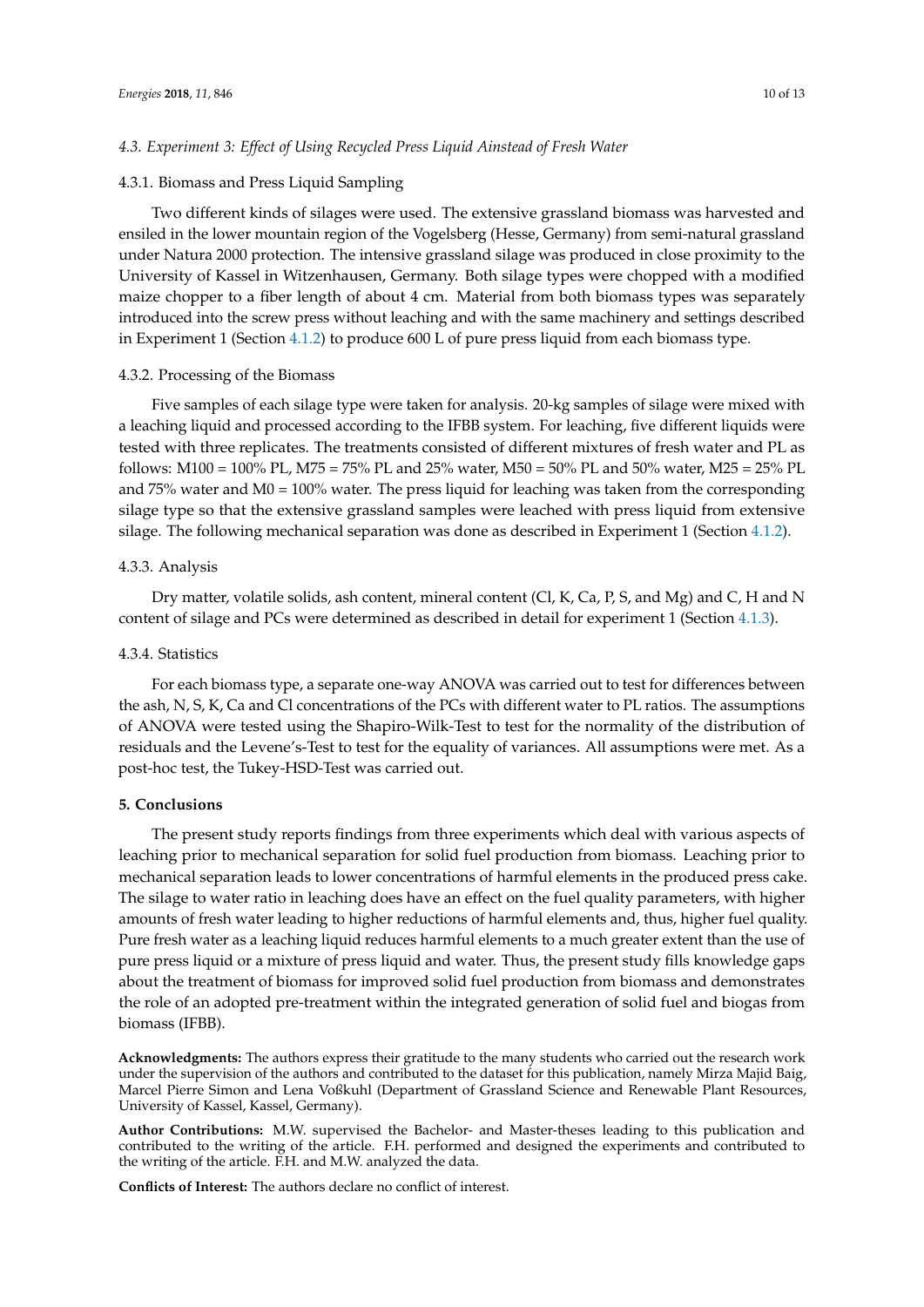## <span id="page-10-6"></span>**Appendix A**

|           |          | <b>June</b> |          | July    | August   |         |  |
|-----------|----------|-------------|----------|---------|----------|---------|--|
| Parameter | $PC+L^1$ | $PC-I2$     | $PC+L^1$ | $PC-I2$ | $PC+L^1$ | $PC-I2$ |  |
| Ash       | 46.53    | 35.45       | 35.05    | 22.99   | 30.82    | 14.01   |  |
| N         | 26.65    | 18.94       | 22.41    | 15.07   | 20.07    | 11.89   |  |
| S         | 36.30    | 26.16       | 38.57    | 26.82   | 39.94    | 27.37   |  |
| K         | 85.67    | 58.61       | 83.46    | 49.87   | 81.26    | 48.94   |  |
| Ca        | 27.06    | 21.33       | 29.83    | 25.65   | 39.14    | 28.48   |  |
| Сl        | 92.43    | 66.65       | 91.58    | 60.79   | 92.12    | 64.18   |  |

**Table A1.** Rate of reduction (%) of concentrations of Ash, N, S, K, Ca and Cl from biomass DM to press cake DM achieved in Experiment 1.

<sup>1,2</sup> with and without leaching, respectively. DM: dry matter.

<span id="page-10-7"></span>**Table A2.** Rate of reduction (%) of concentrations of Ash, N, S, K, Ca and Cl from biomass DM to press cake DM achieved in Experiment 2.

|           |            | Lupinus             |                     |            | <b>Nardus</b> |                     |
|-----------|------------|---------------------|---------------------|------------|---------------|---------------------|
| Parameter | PC 1:2 $1$ | PC 1:4 <sup>2</sup> | PC 1:8 <sup>3</sup> | PC 1:2 $1$ | PC 1:4 $2$    | PC 1:8 <sup>3</sup> |
| Ash       | 33.20      | 36.94               | 37.07               | 15.73      | 12.35         | 18.96               |
| N         | 14.47      | 17.35               | 18.71               | 7.71       | 7.34          | 15.26               |
| S         | 51.46      | 54.12               | 54.74               | 41.12      | 50.05         | 52.16               |
| K         | 79.78      | 85.47               | 89.38               | 50.50      | 62.40         | 71.13               |
| Ca        | 29.29      | 29.09               | 28.89               | $-4.35$    | 1.59          | $-0.82$             |
| Сl        | 88.60      | 92.83               | 95.29               | 70.99      | 82.94         | 89.03               |

<sup>&</sup>lt;sup>1-3</sup> leached with a water to biomass ratio of 1:2, 1:4 or 1:8, respectively.

<span id="page-10-8"></span>**Table A3.** Rate of reduction (%) of concentrations of Ash, N, S, K, Ca and Cl from biomass DM to press cake DM achieved in Experiment 3.

|           |                   |                    | SNG <sup>1</sup> |                  |                 |                   |                    | ING <sup>2</sup> |                  |                 |
|-----------|-------------------|--------------------|------------------|------------------|-----------------|-------------------|--------------------|------------------|------------------|-----------------|
| Parameter | M100 <sup>3</sup> | $M75$ <sup>4</sup> | M50 <sup>5</sup> | M25 <sup>6</sup> | $\mathrm{M}0^7$ | M100 <sup>3</sup> | $M75$ <sup>4</sup> | M50 <sup>5</sup> | M25 <sup>6</sup> | M0 <sup>7</sup> |
| Ash       | 3.22              | 8.91               | 13.69            | 17.49            | 25.60           | 23.59             | 23.80              | 28.12            | 28.59            | 29.11           |
| N         | 20.28             | 21.42              | 23.07            | 24.09            | 26.80           | 8.92              | 13.50              | 18.90            | 23.59            | 28.72           |
| S         | 37.06             | 39.93              | 42.62            | 45.97            | 48.85           | 15.00             | 15.38              | 20.89            | 21.71            | 26.58           |
| K         | 46.06             | 54.85              | 64.25            | 74.21            | 82.76           | 26.25             | 38.24              | 51.48            | 63.25            | 77.37           |
| Ca        | 28.78             | 29.20              | 32.28            | 32.31            | 34.87           | 7.57              | 16.25              | 17.96            | 23.55            | 23.47           |
| Cl        | 50.85             | 59.65              | 68.00            | 78.15            | 84.15           | 24.57             | 39.48              | 55.74            | 69.58            | 84.22           |

 $1,2$  semi-natural and intensive grassland silage, respectively;  $3-7$  leached with liquids with varying shares of recycled press liquid (M100/75/50/25/0 = 100%/75%/50%/25%/0% press liquid, respectively).

## **References**

- <span id="page-10-0"></span>1. Hinrichs-Rahlwes, R. Renewable energy: Paving the way towards sustainable energy security. *Renew. Energy* **2013**, *49*, 10–14. [\[CrossRef\]](http://dx.doi.org/10.1016/j.renene.2012.01.076)
- <span id="page-10-1"></span>2. Panwar, N.L.; Kaushik, S.C.; Kothari, S. Role of renewable energy sources in environmental protection: A review. *Renew. Sustain. Energy Rev.* **2011**, *15*, 1513–1524. [\[CrossRef\]](http://dx.doi.org/10.1016/j.rser.2010.11.037)
- <span id="page-10-2"></span>3. Büsgen, U.; Dürrschmidt, W. The expansion of electricity generation from renewable energies in Germany. *Energy Policy* **2009**, *37*, 2536–2545. [\[CrossRef\]](http://dx.doi.org/10.1016/j.enpol.2008.10.048)
- <span id="page-10-3"></span>4. International Energy Agency. *World Energy Statistics 2017*; OECD Publishing: Paris, France, 2017.
- <span id="page-10-4"></span>5. Fytili, D.; Zabaniotou, A. Social acceptance of bioenergy in the context of climate change and sustainability—A review. *Curr. Opin. Green Sustain. Chem.* **2017**, *8*, 5–9. [\[CrossRef\]](http://dx.doi.org/10.1016/j.cogsc.2017.07.006)
- <span id="page-10-5"></span>6. Popp, J.; Lakner, Z.; Harangi-Rákos, M.; Fári, M. The effect of bioenergy expansion: Food, energy, and environment. *Renew. Sustain. Energy Rev.* **2014**, *32*, 559–578. [\[CrossRef\]](http://dx.doi.org/10.1016/j.rser.2014.01.056)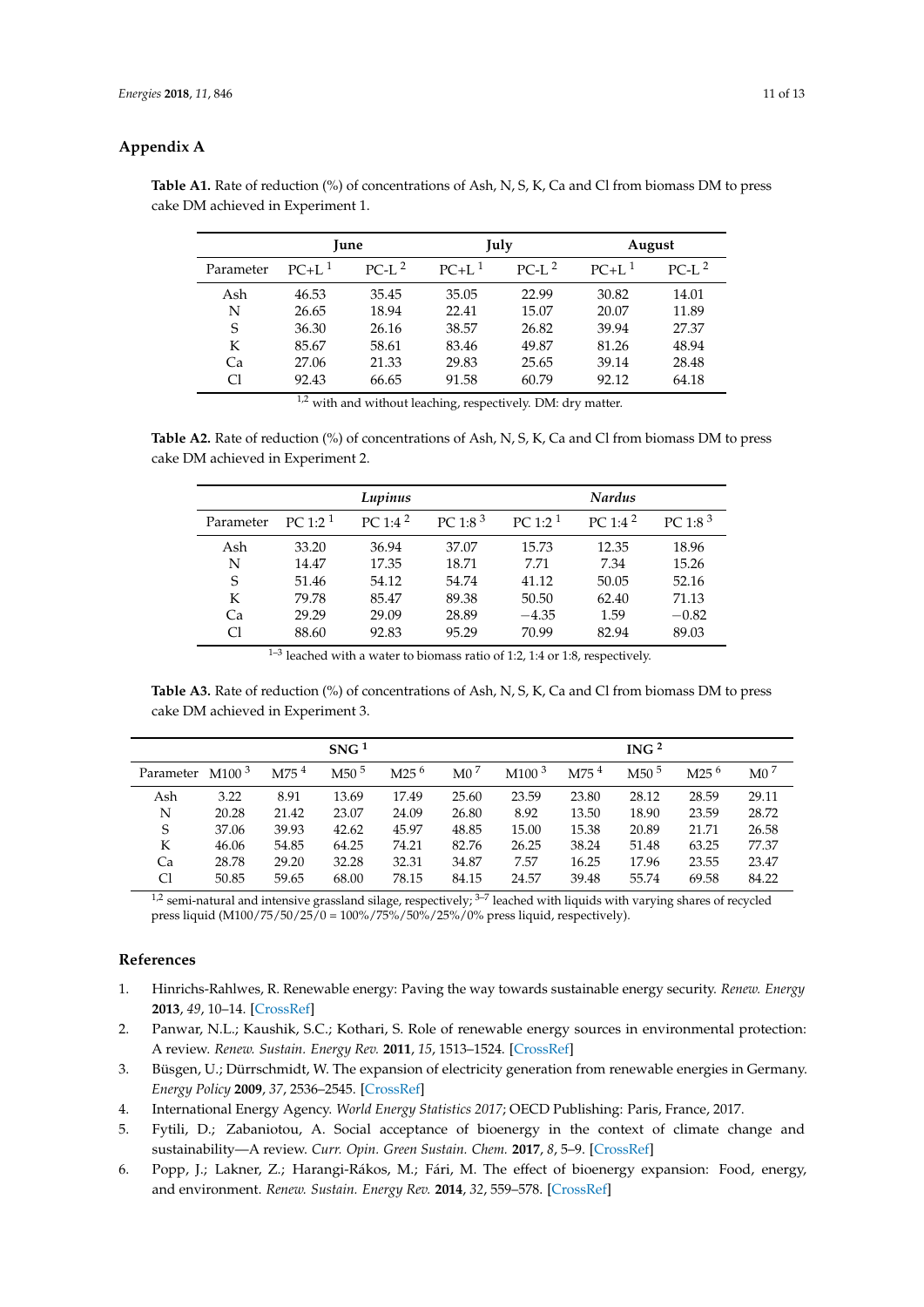- <span id="page-11-0"></span>7. Repo, A.; Tuomi, M.; Liski, J. Indirect carbon dioxide emissions from producing bioenergy from forest harvest residues. *GCB Bioenergy* **2011**, *3*, 107–115. [\[CrossRef\]](http://dx.doi.org/10.1111/j.1757-1707.2010.01065.x)
- <span id="page-11-1"></span>8. Harris, Z.M.; Spake, R.; Taylor, G. Land use change to bioenergy: A meta-analysis of soil carbon and GHG emissions. *Biomass Bioenergy* **2015**, *82*, 27–39. [\[CrossRef\]](http://dx.doi.org/10.1016/j.biombioe.2015.05.008)
- <span id="page-11-2"></span>9. Wachendorf, M.; Richter, F.; Fricke, T.; Graß, R.; Neff, R. Utilization of semi-natural grassland through integrated generation of solid fuel and biogas from biomass. I. Effects of hydrothermal conditioning and mechanical dehydration on mass flows of organic and mineral plant compounds, and nutrient balances. *Grass Forage Sci.* **2009**, *64*, 132–143.
- <span id="page-11-3"></span>10. Richter, F.; Graß, R.; Fricke, T.; Zerr, W.; Wachendorf, M. Utilization of semi-natural grassland through integrated generation of solid fuel and biogas from biomass. II. Effects of hydrothermal conditioning and mechanical dehydration on anaerobic digestion of press fluids. *Grass Forage Sci.* **2009**, *64*, 354–363.
- <span id="page-11-4"></span>11. Hensgen, F.; Bühle, L.; Donnison, I.; Frasier, M.; Vale, J.; Corton, J.; Heinsoo, K.; Melts, I.; Wachendorf, M. Mineral concentrations in solid fuels from European semi-natural grasslands after hydrothermal conditioning and subsequent mechanical dehydration. *Bioresour. Technol.* **2012**, *118*, 332–342. [\[CrossRef\]](http://dx.doi.org/10.1016/j.biortech.2012.05.035) [\[PubMed\]](http://www.ncbi.nlm.nih.gov/pubmed/22705540)
- <span id="page-11-5"></span>12. Piepenschneider, M.; Bühle, L.; Hensgen, F.; Wachendorf, M. Energy recovery from grass of urban roadside verges by anaerobic digestion and combustion after pre-processing. *Biomass Bioenergy* **2016**, *85*, 278–287. [\[CrossRef\]](http://dx.doi.org/10.1016/j.biombioe.2015.12.012)
- <span id="page-11-6"></span>13. Piepenschneider, M.; Nurmatov, N.; Bühle, L.; Hensgen, F.; Wachendorf, M. Chemical properties and ash slagging characteristics of solid fuels from urban leaf litter. *Waste Biomass Valor* **2016**, *7*, 625–633. [\[CrossRef\]](http://dx.doi.org/10.1007/s12649-015-9457-1)
- <span id="page-11-7"></span>14. Khalsa, J.; Döhling, F.; Berger, F. Foliage and grass as fuel pellets–small scale combustion of washed and mechanically leached biomass. *Energies* **2016**, *9*, 361. [\[CrossRef\]](http://dx.doi.org/10.3390/en9050361)
- <span id="page-11-8"></span>15. Nurmatov, N.; Leon Gomez, D.; Hensgen, F.; Bühle, L.; Wachendorf, M. High-quality solid fuel production from leaf litter of urban street trees. *Sustainability* **2016**, *8*, 1249. [\[CrossRef\]](http://dx.doi.org/10.3390/su8121249)
- <span id="page-11-9"></span>16. Nitsche, M.; Hensgen, F.; Wachendorf, M. Energy generation from horse husbandry residues by anaerobic digestion, combustion, and an integrated approach. *Sustainability* **2017**, *9*, 358. [\[CrossRef\]](http://dx.doi.org/10.3390/su9030358)
- <span id="page-11-10"></span>17. Nitsche, M.; Hensgen, F.; Wachendorf, M. Using grass cuttings from sports fields for anaerobic digestion and combustion. *Energies* **2017**, *10*, 388. [\[CrossRef\]](http://dx.doi.org/10.3390/en10030388)
- <span id="page-11-11"></span>18. Hensgen, F.; Wachendorf, M. The effect of the invasive plant species *Lupinus polyphyllus* Lindl. on energy recovery parameters of semi-natural grassland biomass. *Sustainability* **2016**, *8*, 998.
- <span id="page-11-12"></span>19. Bühle, L.; Hensgen, F.; Donnison, I.; Heinsoo, K.; Wachendorf, M. Life cycle assessment of the integrated generation of solid fuel and biogas from biomass (IFBB) in comparison to different energy recovery, animal-based and non-refining management systems. *Bioresour. Technol.* **2012**, *111*, 230–239. [\[CrossRef\]](http://dx.doi.org/10.1016/j.biortech.2012.02.072) [\[PubMed\]](http://www.ncbi.nlm.nih.gov/pubmed/22405758)
- <span id="page-11-13"></span>20. Richter, F.; Fricke, T.; Wachendorf, M. Utilization of semi-natural grassland through integrated generation of solid fuel and biogas from biomass. III. Effects of hydrothermal conditioning and mechanical dehydration on solid fuel properties and on energy and greenhouse gas balances. *Grass Forage Sci.* **2010**, *65*, 185–199.
- <span id="page-11-14"></span>21. Sommersacher, P.; Brunner, T.; Obernberger, I. Fuel Indexes: A novel method for the evaluation of relevant combustion properties of new biomass fuels. *Energy Fuels* **2012**, *26*, 380–390. [\[CrossRef\]](http://dx.doi.org/10.1021/ef201282y)
- <span id="page-11-15"></span>22. Richter, F.; Fricke, T.; Wachendorf, M. Influence of sward maturity and pre-conditioning temperature on the energy production from grass silage through the integrated generation of solid fuel and biogas from biomass (IFBB): 1. The fate of mineral compounds. *Bioresour. Technol.* **2011**, *102*, 4855–4865. [\[CrossRef\]](http://dx.doi.org/10.1016/j.biortech.2011.01.056) [\[PubMed\]](http://www.ncbi.nlm.nih.gov/pubmed/21320774)
- <span id="page-11-16"></span>23. Mattson, W.J. Herbivory in relation to plant nitrogen content. *Annu. Rev. Ecol. Syst.* **1980**, *11*, 119–161. [\[CrossRef\]](http://dx.doi.org/10.1146/annurev.es.11.110180.001003)
- <span id="page-11-17"></span>24. Corton, J.; Toop, T.; Walker, J.; Donnison, I.S.; Fraser, M.D. Press fluid pre-treatment optimisation of the integrated generation of solid fuel and biogas from biomass (IFBB) process approach. *Bioresour. Technol.* **2014**, *169*, 537–542. [\[CrossRef\]](http://dx.doi.org/10.1016/j.biortech.2014.07.040) [\[PubMed\]](http://www.ncbi.nlm.nih.gov/pubmed/25089895)
- <span id="page-11-18"></span>25. Obernberger, I.; Brunner, T.; Barnthaler, G. Chemical properties of solid biofuels—Significance and impact. *Biomass Bioenergy* **2006**, *30*, 973–982. [\[CrossRef\]](http://dx.doi.org/10.1016/j.biombioe.2006.06.011)
- <span id="page-11-19"></span>26. Salzmann, R.; Nussbaumer, T. Fuel staging for  $NO<sub>x</sub>$  reduction in biomass combustion: Experiments and modeling. *Energy Fuels* **2001**, *15*, 575–582. [\[CrossRef\]](http://dx.doi.org/10.1021/ef0001383)
- <span id="page-11-20"></span>27. Nussbaumer, T. Combustion and co-combustion of biomass: Fundamentals, technologies, and primary measures for emission reduction. *Energy Fuels* **2003**, *17*, 1510–1521. [\[CrossRef\]](http://dx.doi.org/10.1021/ef030031q)